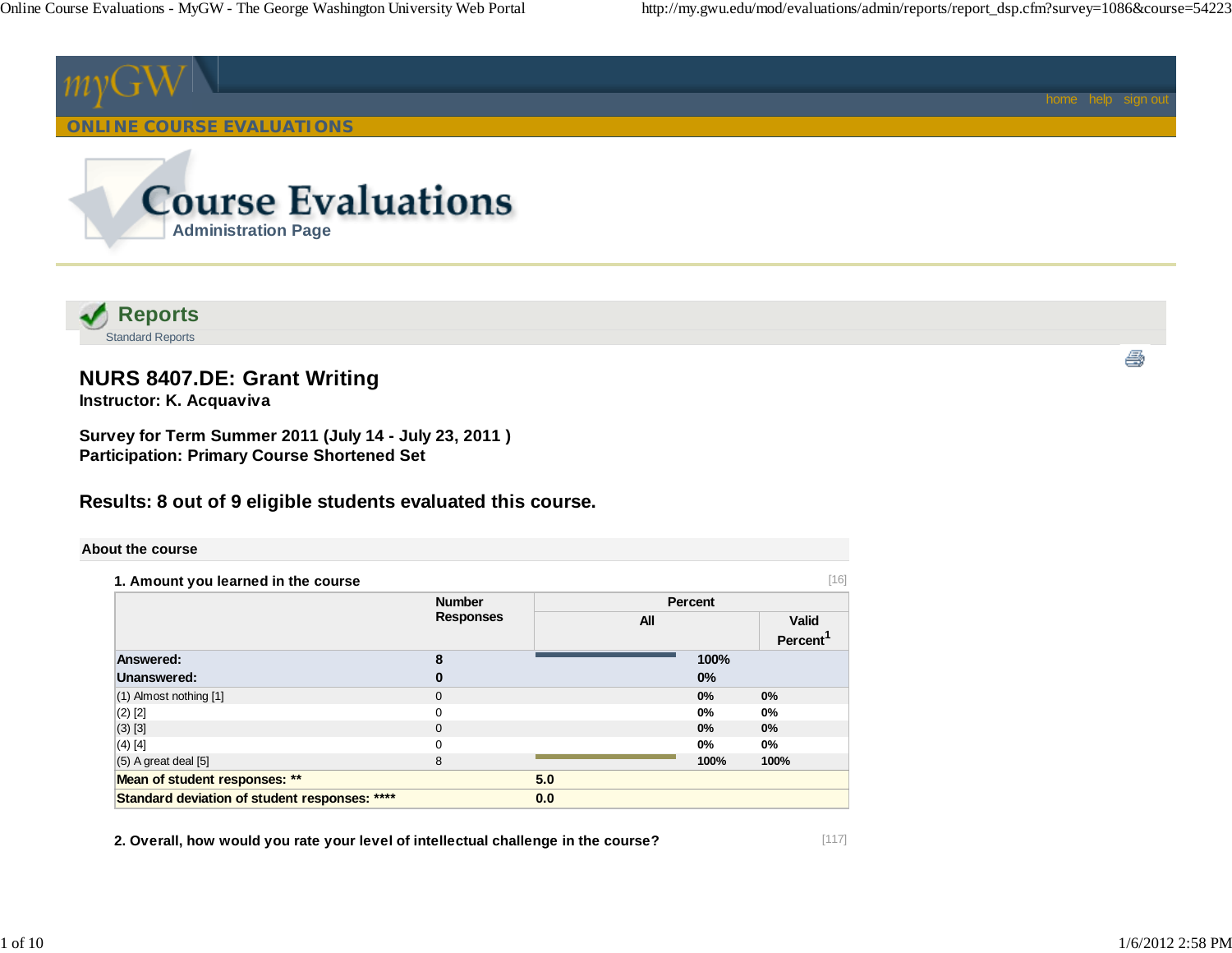|                                               | <b>Number</b>    | Percent |       |                      |
|-----------------------------------------------|------------------|---------|-------|----------------------|
|                                               | <b>Responses</b> | All     |       | <b>Valid</b>         |
|                                               |                  |         |       | Percent <sup>1</sup> |
| Answered:                                     | 8                |         | 100%  |                      |
| Unanswered:                                   | 0                |         | 0%    |                      |
| (1) Not at all challenged [1]                 | $\Omega$         |         | 0%    | 0%                   |
| $(2)$ [2]                                     | 0                |         | $0\%$ | $0\%$                |
| (3) [3]                                       | $\Omega$         |         | 0%    | 0%                   |
| $(4)$ [4]                                     | 0                |         | $0\%$ | 0%                   |
| $(5)$ Very challenged $[5]$                   | 8                |         | 100%  | 100%                 |
| Mean of student responses: **                 |                  | 5.0     |       |                      |
| Standard deviation of student responses: **** |                  | 0.0     |       |                      |

### **3. Amount of effort / work required was:**

|                                               | <b>Number</b>    |            | <b>Percent</b> |                      |
|-----------------------------------------------|------------------|------------|----------------|----------------------|
|                                               | <b>Responses</b> | <b>All</b> |                |                      |
|                                               |                  |            |                | Percent <sup>'</sup> |
| Answered:                                     | 8                |            | 100%           |                      |
| Unanswered:                                   | 0                |            | $0\%$          |                      |
| $(1)$ Very little $[1]$                       | $\mathbf{0}$     |            | 0%             | 0%                   |
| $(2)$ [2]                                     | 0                |            | 0%             | $0\%$                |
| $(3)$ [3]                                     | $\mathbf 0$      |            | $0\%$          | $0\%$                |
| $(4)$ [4]                                     | $\overline{2}$   |            | 25%            | 29%                  |
| $(5)$ A great deal $[5]$                      | 5                |            | 63%            | 71%                  |
| Not applicable / No opinion [x]               |                  |            | 13%            | $\sim$               |
| Mean of student responses: **                 |                  | 4.7        |                |                      |
| Standard deviation of student responses: **** |                  | 0.5        |                |                      |

# **4. Overall, how would you rate your level of engagement in the subject matter?**

 **Number Responses Percent All Valid Percent<sup>1</sup> Answered: 8 100% Unanswered: 0 0%** $0\%$ (1) Not at all engaged [1] 0 **0% 0%** (2) [2] 0 **0% 0%** (3) [3] 0 **0% 0%** (4) [4] 1 **13% 13%** (5) Very engaged [5] 7 **88% 88% Mean of student responses: \*\* 4.9 Standard deviation of student responses: \*\*\*\* 0.3**

**5. Increased conceptual understanding and/or critical thinking.**

[118]

[123]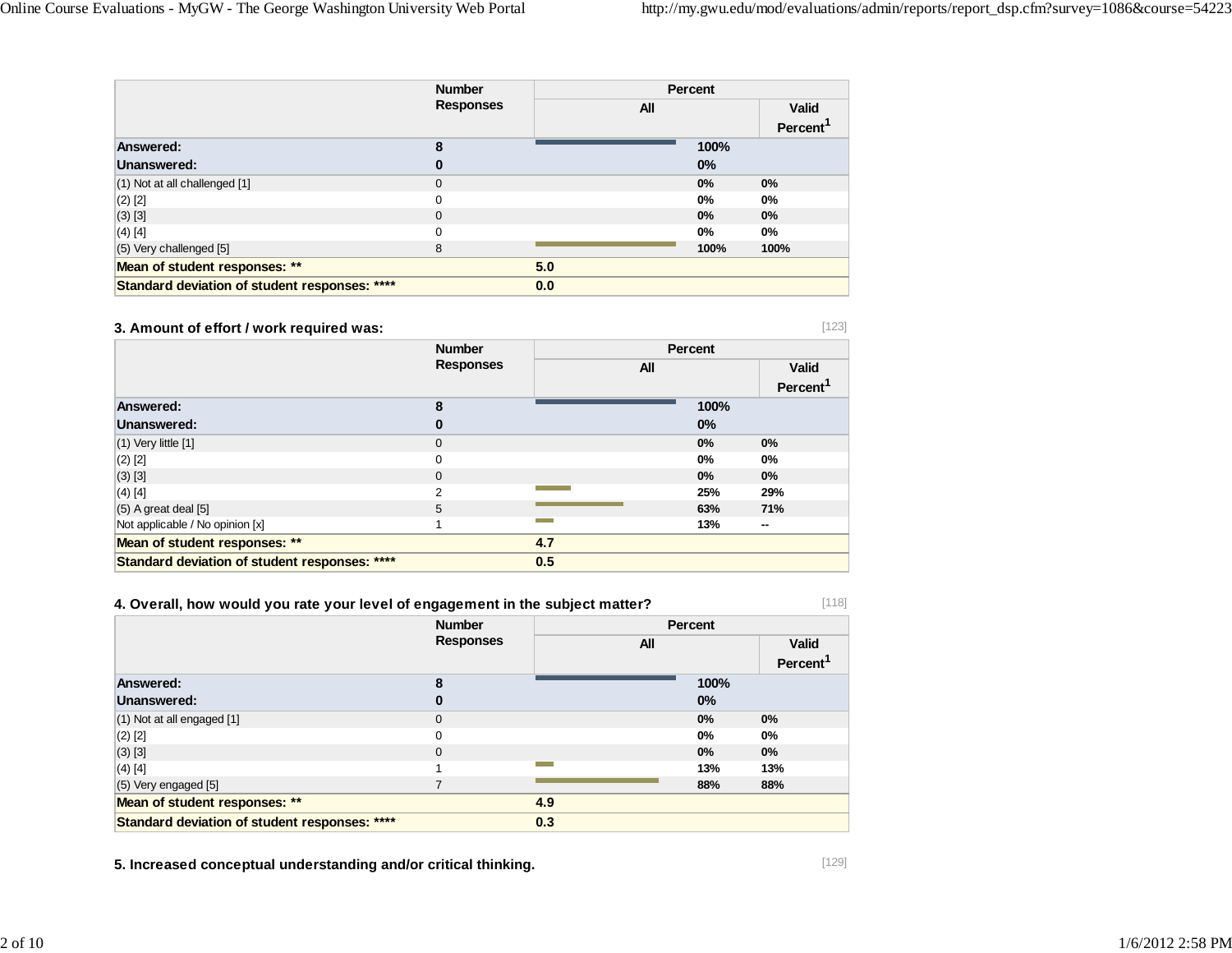|                                               | <b>Number</b><br><b>Responses</b> |     | Percent |                                      |
|-----------------------------------------------|-----------------------------------|-----|---------|--------------------------------------|
|                                               |                                   | All |         | <b>Valid</b><br>Percent <sup>1</sup> |
| Answered:                                     | 8                                 |     | 100%    |                                      |
| Unanswered:                                   | 0                                 |     | $0\%$   |                                      |
| $(1)$ Not at all $[1]$                        | $\Omega$                          |     | 0%      | 0%                                   |
| $(2)$ [2]                                     | 0                                 |     | $0\%$   | $0\%$                                |
| $(3)$ [3]                                     | 0                                 |     | $0\%$   | $0\%$                                |
| $(4)$ [4]                                     |                                   |     | 13%     | 13%                                  |
| $(5)$ A great deal $[5]$                      | 7                                 |     | 88%     | 88%                                  |
| Not applicable / No opinion [x]               | 0                                 |     | 0%      | $\sim$                               |
| Mean of student responses: **                 |                                   | 4.9 |         |                                      |
| Standard deviation of student responses: **** |                                   | 0.3 |         |                                      |

## **6. Course content was organized in a manner that facilitated learning.**

|                                               | <b>Number</b>    |                               | Percent |                      |
|-----------------------------------------------|------------------|-------------------------------|---------|----------------------|
|                                               | <b>Responses</b> | All                           |         | <b>Valid</b>         |
|                                               |                  |                               |         | Percent <sup>1</sup> |
| Answered:                                     | 8                |                               | 100%    |                      |
| Unanswered:                                   | 0                |                               | 0%      |                      |
| $(1)$ Not at all $[1]$                        | 0                |                               | 0%      | 0%                   |
| $(2)$ [2]                                     | 0                |                               | 0%      | 0%                   |
| $(3)$ [3]                                     | $\mathbf 0$      |                               | 0%      | $0\%$                |
| $(4)$ [4]                                     |                  | <b>The Contract of Street</b> | 13%     | 13%                  |
| (5) Completely [5]                            | 7                |                               | 88%     | 88%                  |
| Not applicable / No opinion [x]               | 0                |                               | 0%      | --                   |
| Mean of student responses: **                 |                  | 4.9                           |         |                      |
| Standard deviation of student responses: **** |                  | 0.3                           |         |                      |

**7. Number of hours per week outside of class typically spent doing readings, assignments, reviewing notes, writing papers, studying for exams**

|                            | <b>Number</b><br><b>Responses</b> |            | Percent |                          |  |
|----------------------------|-----------------------------------|------------|---------|--------------------------|--|
|                            |                                   | <b>All</b> |         | <b>Valid</b>             |  |
|                            |                                   |            |         | Percent <sup>1</sup>     |  |
| Answered:                  |                                   |            | 88%     |                          |  |
| Unanswered:                |                                   |            | 12%     |                          |  |
| Less than one hour or none | $\mathbf 0$                       |            | 0%      | $\sim$                   |  |
| 1-2 hours                  | $\mathbf 0$                       |            | 0%      | --                       |  |
| 3-4 hours                  | 2                                 |            | 25%     | $\overline{\phantom{a}}$ |  |
| 5-6 hours                  | $\Omega$                          |            | $0\%$   | --                       |  |
| 7-8 hours                  |                                   |            | 13%     | $\sim$                   |  |
| $9-10$ hours               |                                   |            | 13%     | --                       |  |
| More than 10 hours         | 3                                 |            | 38%     | --                       |  |

[15]

[122]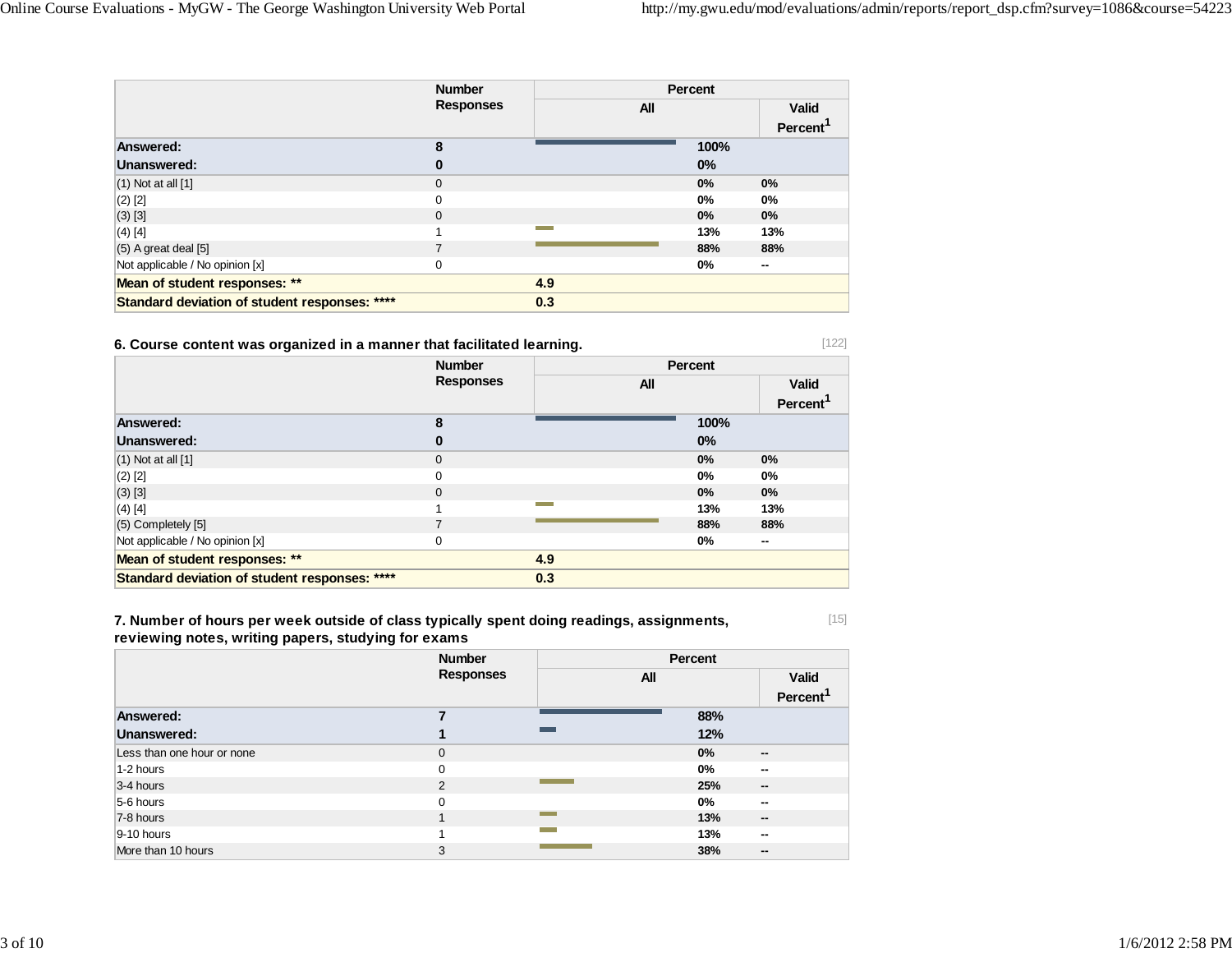| 8. Overall rating of the course               |                  |            |                | [680]                          |
|-----------------------------------------------|------------------|------------|----------------|--------------------------------|
|                                               | <b>Number</b>    |            | <b>Percent</b> |                                |
|                                               | <b>Responses</b> | <b>All</b> |                | <b>Valid</b><br><b>Percent</b> |
| Answered:                                     | 8                |            | 100%           |                                |
| Unanswered:                                   | 0                |            | 0%             |                                |
| $(1)$ Poor $[1]$                              | $\mathbf{0}$     |            | 0%             | 0%                             |
| $(2)$ [2]                                     | 0                |            | $0\%$          | $0\%$                          |
| $(3)$ [3]                                     | $\Omega$         |            | $0\%$          | 0%                             |
| $(4)$ [4]                                     |                  |            | 13%            | 13%                            |
| $(5)$ Excellent $[5]$                         |                  |            | 88%            | 88%                            |
| Mean of student responses: **                 |                  | 4.9        |                |                                |
| Standard deviation of student responses: **** |                  | 0.3        |                |                                |

#### **About the instructor**

| [132]<br>9. Was knowledgeable about the subject and course material. |                                   |     |         |                |
|----------------------------------------------------------------------|-----------------------------------|-----|---------|----------------|
|                                                                      | <b>Number</b><br><b>Responses</b> |     | Percent |                |
|                                                                      |                                   |     | All     | Valid          |
|                                                                      |                                   |     |         | <b>Percent</b> |
| Answered:                                                            | 8                                 |     | 100%    |                |
| Unanswered:                                                          | O                                 |     | $0\%$   |                |
| (1) Not at all knowledgeable [1]                                     | $\Omega$                          |     | 0%      | $0\%$          |
| $(2)$ [2]                                                            | 0                                 |     | 0%      | 0%             |
| $(3)$ [3]                                                            | 0                                 |     | 0%      | $0\%$          |
| $(4)$ [4]                                                            | $\Omega$                          |     | 0%      | 0%             |
| (5) Very knowledgeable [5]                                           | 8                                 |     | 100%    | 100%           |
| Not applicable / No opinion [x]                                      | 0                                 |     | 0%      | --             |
| Mean of student responses: **                                        |                                   | 5.0 |         |                |
| Standard deviation of student responses: ****                        |                                   | 0.0 |         |                |

# **10. Accessibility outside of class.**

[134]

|                               | <b>Number</b>    | <b>Percent</b> |                      |
|-------------------------------|------------------|----------------|----------------------|
|                               | <b>Responses</b> | All            | <b>Valid</b>         |
|                               |                  |                | Percent <sup>1</sup> |
| Answered:                     | 8                | 100%           |                      |
| Unanswered:                   | 0                | 0%             |                      |
| (1) Not at all accessible [1] | $\mathbf 0$      | 0%             | $0\%$                |
| $(2)$ [2]                     | 0                | 0%             | 0%                   |
| $(3)$ [3]                     | $\mathbf 0$      | 0%             | $0\%$                |
| $(4)$ [4]                     | $\Omega$         | 0%             | $0\%$                |
| (5) Very accessible [5]       | 8                | 100%           | 100%                 |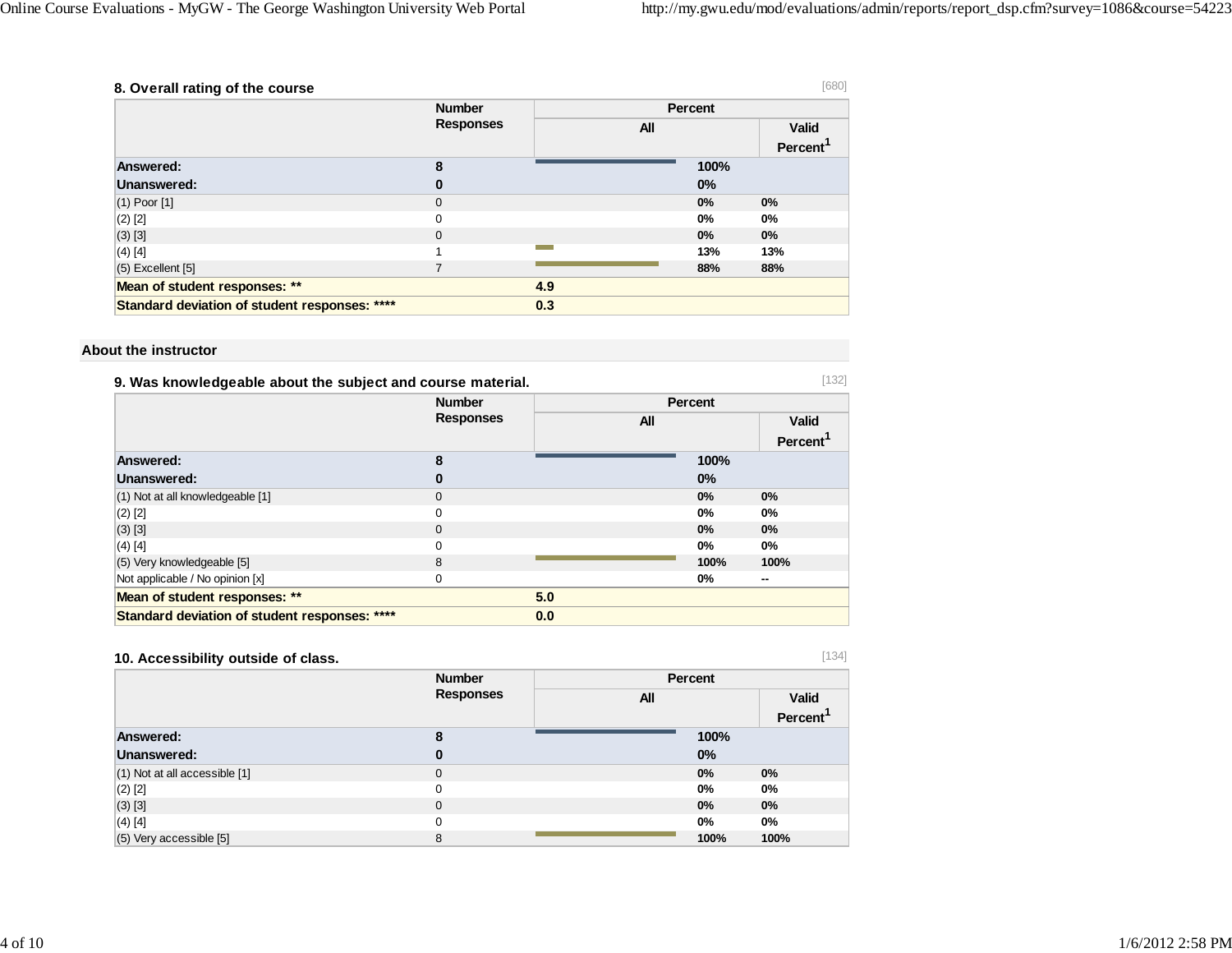[135]

[136]

| Not applicable / No opinion [x]               |  | $0\%$ | -- |
|-----------------------------------------------|--|-------|----|
| Mean of student responses: **                 |  |       |    |
| Standard deviation of student responses: **** |  |       |    |

### **11. Enthusiasm for topic/subject.**

| 11. Enthusiasm for topic/subject.             |                  |     |         | [133]                   |
|-----------------------------------------------|------------------|-----|---------|-------------------------|
|                                               | <b>Number</b>    |     | Percent |                         |
|                                               | <b>Responses</b> | All |         | Valid<br><b>Percent</b> |
| Answered:                                     | 8                |     | 100%    |                         |
| Unanswered:                                   | 0                |     | $0\%$   |                         |
| (1) Not at all enthusiastic [1]               | $\Omega$         |     | 0%      | 0%                      |
| $(2)$ [2]                                     | $\Omega$         |     | $0\%$   | $0\%$                   |
| $(3)$ [3]                                     | $\Omega$         |     | 0%      | 0%                      |
| $(4)$ [4]                                     | 0                |     | 0%      | $0\%$                   |
| $(5)$ Very enthusiastic [5]                   | 8                |     | 100%    | 100%                    |
| Not applicable / No opinion [x]               | 0                |     | $0\%$   | --                      |
| Mean of student responses: **                 |                  | 5.0 |         |                         |
| Standard deviation of student responses: **** |                  | 0.0 |         |                         |

## **12. Designed and used fair grading procedures.**

|                                               | <b>Number</b><br><b>Responses</b> |            | Percent |                      |
|-----------------------------------------------|-----------------------------------|------------|---------|----------------------|
|                                               |                                   | <b>All</b> |         | <b>Valid</b>         |
|                                               |                                   |            |         | Percent <sup>1</sup> |
| Answered:                                     | 8                                 |            | 100%    |                      |
| Unanswered:                                   | 0                                 |            | 0%      |                      |
| $(1)$ Not at all fair $[1]$                   | $\mathbf 0$                       |            | 0%      | $0\%$                |
| $(2)$ [2]                                     | 0                                 |            | $0\%$   | 0%                   |
| $(3)$ [3]                                     | $\Omega$                          |            | 0%      | $0\%$                |
| $(4)$ [4]                                     | 0                                 |            | $0\%$   | 0%                   |
| $(5)$ Very fair $[5]$                         | 8                                 |            | 100%    | 100%                 |
| Not applicable / No opinion [x]               | 0                                 |            | $0\%$   | $\sim$               |
| Mean of student responses: **                 |                                   | 5.0        |         |                      |
| Standard deviation of student responses: **** |                                   | 0.0        |         |                      |

# **13. Provided adequate feedback on exams/papers/performance.**

|                          | <b>Number</b>    | Percent |       |                      |
|--------------------------|------------------|---------|-------|----------------------|
|                          | <b>Responses</b> | All     |       | <b>Valid</b>         |
|                          |                  |         |       | Percent <sup>1</sup> |
| Answered:                | о                |         | 100%  |                      |
| <b>Unanswered:</b>       |                  |         | 0%    |                      |
| $(1)$ Not adequate $[1]$ | 0                |         | $0\%$ | 0%                   |
| $(2)$ $[2]$              |                  |         | 0%    | 0%                   |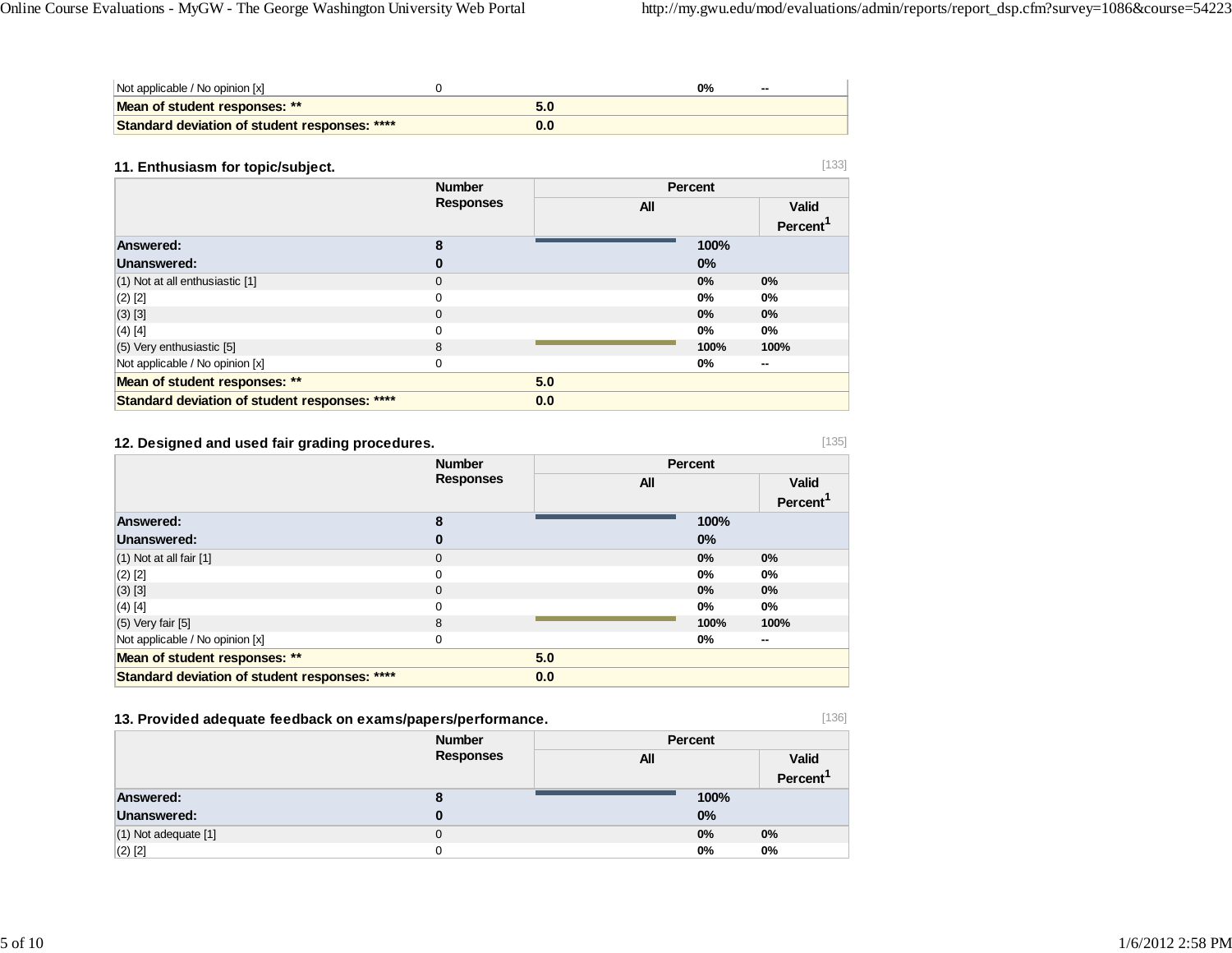[679]

| (3) [3]                                       |     | 0%   | $0\%$  |
|-----------------------------------------------|-----|------|--------|
| $(4)$ [4]                                     |     | 0%   | 0%     |
| (5) Very adequate [5]                         |     | 100% | 100%   |
| Not applicable / No opinion [x]               |     | 0%   | $\sim$ |
| Mean of student responses: **                 | 5.0 |      |        |
| Standard deviation of student responses: **** | 0.0 |      |        |

#### **14. Overall rating of the instructor**

 **NumberResponses Percent All ValidPercent<sup>1</sup> Answered: 8 100% Unanswered: 0 0%** $0%$ (1) Poor [1] 0 **0% 0%** (2) [2] 0 **0% 0%** (3) [3] 0 **0% 0%** (4) [4] 0 **0% 0%** (5) Excellent [5] 8 **100% 100% Mean of student responses: \*\* 5.0 Standard deviation of student responses: \*\*\*\* 0.0**

#### [681] **15. Use this space for any comments you may have about the course, the instructor, readings, etc.**

**Student 4:** The instuctor is one of the fastest when it comes to responding to questions and emails. Kim did anything she can to log-in at BB many times a day to check any pending questions, respond to discussions, or give feedback. Dr. Acquaviva is a SUPER PROFESSOR/INSTRUCTOR. She is extremely energetic and never had any downtime. The instructor is extremely driven and just so amazing. We could not ask for more. She is one of the best instructors I've ever had in GWU

**Student 3:** Dr. Acquaviva is a true asset to GWU and the School of Nursing. I had absolutely no prior understanding of the grant writing process and can honest say that the organization of the course and feedback from Dr. Acquaviva were instrumental to the knowledge I obtain during this session.

**Student 2:** Kim is an excellent teacher both as an academician and as a role model. Thank you so much for all your interest and energy! **Student 1:** I marked the amount of effort category as N/A. I was given an opportunity to work on a project with other faculty as kind of a trial. I knew it would be more work so it would be unfair to reflect this upon the isntructor who was great!

**Student 6:** Excellent course, well-designed, learned a lot. Pretty busy overall, but still superb. Only recommendation would be addition of other NIH reviewers to give additional feedback during the course - although Kim alone is great as well.

**Student 5:** Dr. Acquaviva is a fantastic professor. I am in the NLM program and decided to take Grant Writing as an elective. The structure of the course allowed for me to learn a tremendous amount about grant writing. I believe that all NLM students should be encouraged to take Grant Writing as it has been an integral part of my masters program.

### **Department-Specific Questions**

#### [2311] **16. Expected grade in the course NumberResponses PercentAll ValidPercent<sup>1</sup> Answered: 8100%**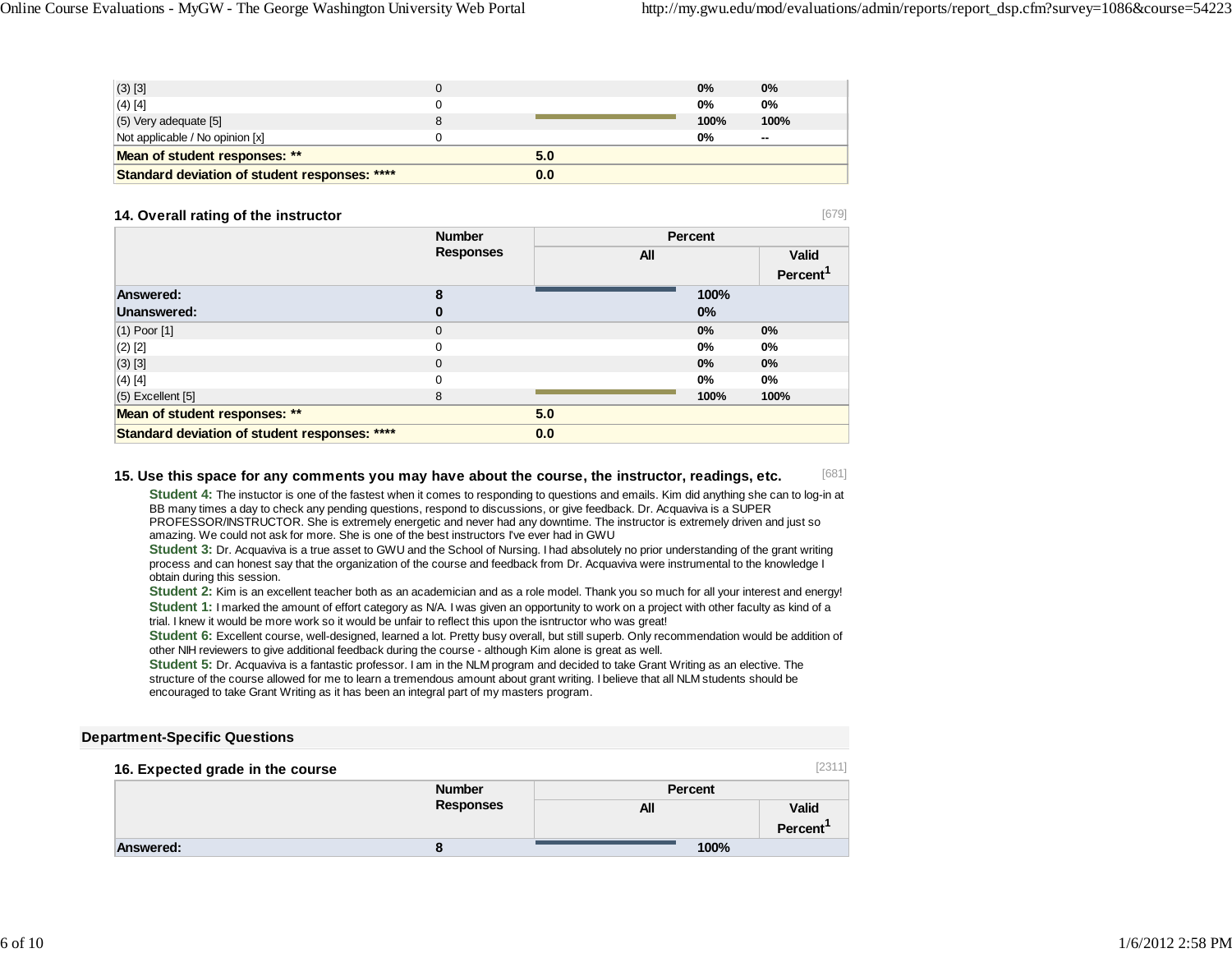| Unanswered: |  | 0%  |        |
|-------------|--|-----|--------|
| ۱A          |  | 63% | $\sim$ |
| ΙB          |  | 13% | $\sim$ |
| C           |  | 0%  | $\sim$ |
| l D         |  | 0%  | $\sim$ |
|             |  | 0%  | $\sim$ |
| Don't know  |  | 25% | $\sim$ |

# **17. Course expectations were clear.**

[1765]

[1766]

|                                               | <b>Number</b><br><b>Responses</b> |     | <b>Percent</b> |                      |
|-----------------------------------------------|-----------------------------------|-----|----------------|----------------------|
|                                               |                                   | All |                | <b>Valid</b>         |
|                                               |                                   |     |                | Percent <sup>1</sup> |
| Answered:                                     | 8                                 |     | 100%           |                      |
| Unanswered:                                   | 0                                 |     | 0%             |                      |
| (1) Strongly disagree [1]                     | $\mathbf 0$                       |     | 0%             | $0\%$                |
| $(2)$ [2]                                     | 0                                 |     | $0\%$          | 0%                   |
| $(3)$ [3]                                     | $\mathbf 0$                       |     | 0%             | $0\%$                |
| $(4)$ [4]                                     | 0                                 |     | $0\%$          | 0%                   |
| $(5)$ Strongly agree $[5]$                    | 8                                 |     | 100%           | 100%                 |
| Not applicable/No opinion [x]                 | $\mathbf 0$                       |     | 0%             | --                   |
| Mean of student responses: **                 |                                   | 5.0 |                |                      |
| Standard deviation of student responses: **** |                                   | 0.0 |                |                      |

#### **18. Course materials were relevant and current.**

|                                               | <b>Number</b><br><b>Responses</b> |     | <b>Percent</b> |                      |
|-----------------------------------------------|-----------------------------------|-----|----------------|----------------------|
|                                               |                                   | All |                | <b>Valid</b>         |
|                                               |                                   |     |                | Percent <sup>1</sup> |
| Answered:                                     | 7                                 |     | 88%            |                      |
| Unanswered:                                   |                                   |     | 12%            |                      |
| (1) Strongly disagree [1]                     | $\mathbf 0$                       |     | $0\%$          | $0\%$                |
| $(2)$ [2]                                     | 0                                 |     | $0\%$          | 0%                   |
| $(3)$ [3]                                     | $\mathbf 0$                       |     | 0%             | $0\%$                |
| $(4)$ [4]                                     | 0                                 |     | 0%             | $0\%$                |
| (5) Strongly agree [5]                        | $\overline{7}$                    |     | 88%            | 100%                 |
| Not applicable/No opinion [x]                 | 0                                 |     | $0\%$          | --                   |
| Mean of student responses: **                 |                                   | 5.0 |                |                      |
| Standard deviation of student responses: **** |                                   | 0.0 |                |                      |

# **19. Materials in Blackboard were organized and easily accessible.**

[1767]

| <u>101 maio: mo m siaomo oa: a n'oro organiso a ana oaong aovoomio:</u><br>__ |                  |                |                      |  |
|-------------------------------------------------------------------------------|------------------|----------------|----------------------|--|
|                                                                               | <b>Number</b>    | <b>Percent</b> |                      |  |
|                                                                               | <b>Responses</b> | All            | <b>Valid</b>         |  |
|                                                                               |                  |                | Percent <sup>1</sup> |  |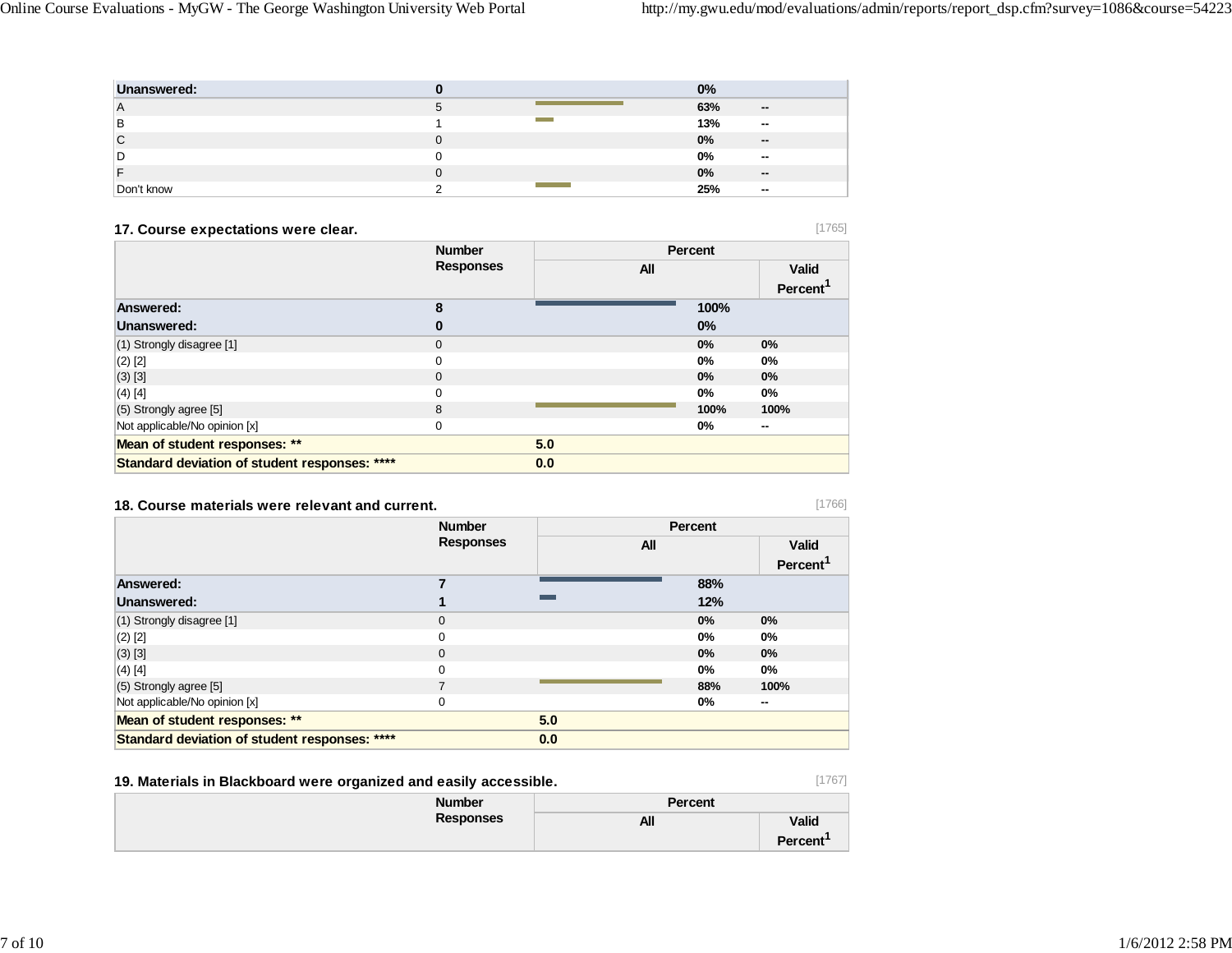| Answered:                                     |          |     | 100%  |        |
|-----------------------------------------------|----------|-----|-------|--------|
| Unanswered:                                   |          |     | $0\%$ |        |
| (1) Strongly disagree [1]                     | 0        |     | 0%    | $0\%$  |
| $(2)$ [2]                                     | $\Omega$ |     | $0\%$ | $0\%$  |
| (3) [3]                                       | 0        |     | 0%    | $0\%$  |
| $(4)$ [4]                                     | 0        |     | $0\%$ | $0\%$  |
| $(5)$ Strong agree $[5]$                      | 8        |     | 100%  | 100%   |
| Not applicable/No opinion [x]                 | 0        |     | $0\%$ | $\sim$ |
| Mean of student responses: **                 |          | 5.0 |       |        |
| Standard deviation of student responses: **** |          | 0.0 |       |        |

| 20. Feedback on assignments and examinations was received in a timely manner. |  |
|-------------------------------------------------------------------------------|--|
|-------------------------------------------------------------------------------|--|

|                                               | <b>Number</b>    |     | Percent |                      |  |
|-----------------------------------------------|------------------|-----|---------|----------------------|--|
|                                               | <b>Responses</b> | All |         | <b>Valid</b>         |  |
|                                               |                  |     |         | Percent <sup>1</sup> |  |
| Answered:                                     |                  |     | 88%     |                      |  |
| Unanswered:                                   |                  |     | 12%     |                      |  |
| (1) Strong disagree [1]                       | $\mathbf 0$      |     | $0\%$   | 0%                   |  |
| $(2)$ [2]                                     | $\mathbf 0$      |     | 0%      | $0\%$                |  |
| $(3)$ [3]                                     | $\mathbf 0$      |     | 0%      | $0\%$                |  |
| $(4)$ [4]                                     | $\mathbf 0$      |     | $0\%$   | $0\%$                |  |
| (5) Strongly agree [5]                        | 7                |     | 88%     | 100%                 |  |
| Not applicable/ No opinion [x]                | $\mathbf 0$      |     | 0%      | --                   |  |
| Mean of student responses: **                 |                  | 5.0 |         |                      |  |
| Standard deviation of student responses: **** |                  | 0.0 |         |                      |  |

# **21. The instructor encouraged discussions, questions, and the expression of ideas.**

|                                               | <b>Number</b>    |     | Percent |                                      |  |
|-----------------------------------------------|------------------|-----|---------|--------------------------------------|--|
|                                               | <b>Responses</b> | All |         | <b>Valid</b><br>Percent <sup>1</sup> |  |
| Answered:                                     | 8                |     | 100%    |                                      |  |
| Unanswered:                                   | 0                |     | $0\%$   |                                      |  |
| $(1)$ Strongly disagree $[1]$                 | $\mathbf{0}$     |     | 0%      | 0%                                   |  |
| $(2)$ [2]                                     | 0                |     | 0%      | $0\%$                                |  |
| $(3)$ [3]                                     | $\mathbf{0}$     |     | 0%      | $0\%$                                |  |
| $(4)$ [4]                                     |                  |     | 13%     | 13%                                  |  |
| (5) Strongly agree [5]                        | 7                |     | 88%     | 88%                                  |  |
| Not applicable/No opinion [x]                 | $\Omega$         |     | $0\%$   | $\sim$                               |  |
| Mean of student responses: **                 |                  | 4.9 |         |                                      |  |
| Standard deviation of student responses: **** |                  | 0.3 |         |                                      |  |

**22. The instructor encouraged the use of current resources.**

[1445]

[1768]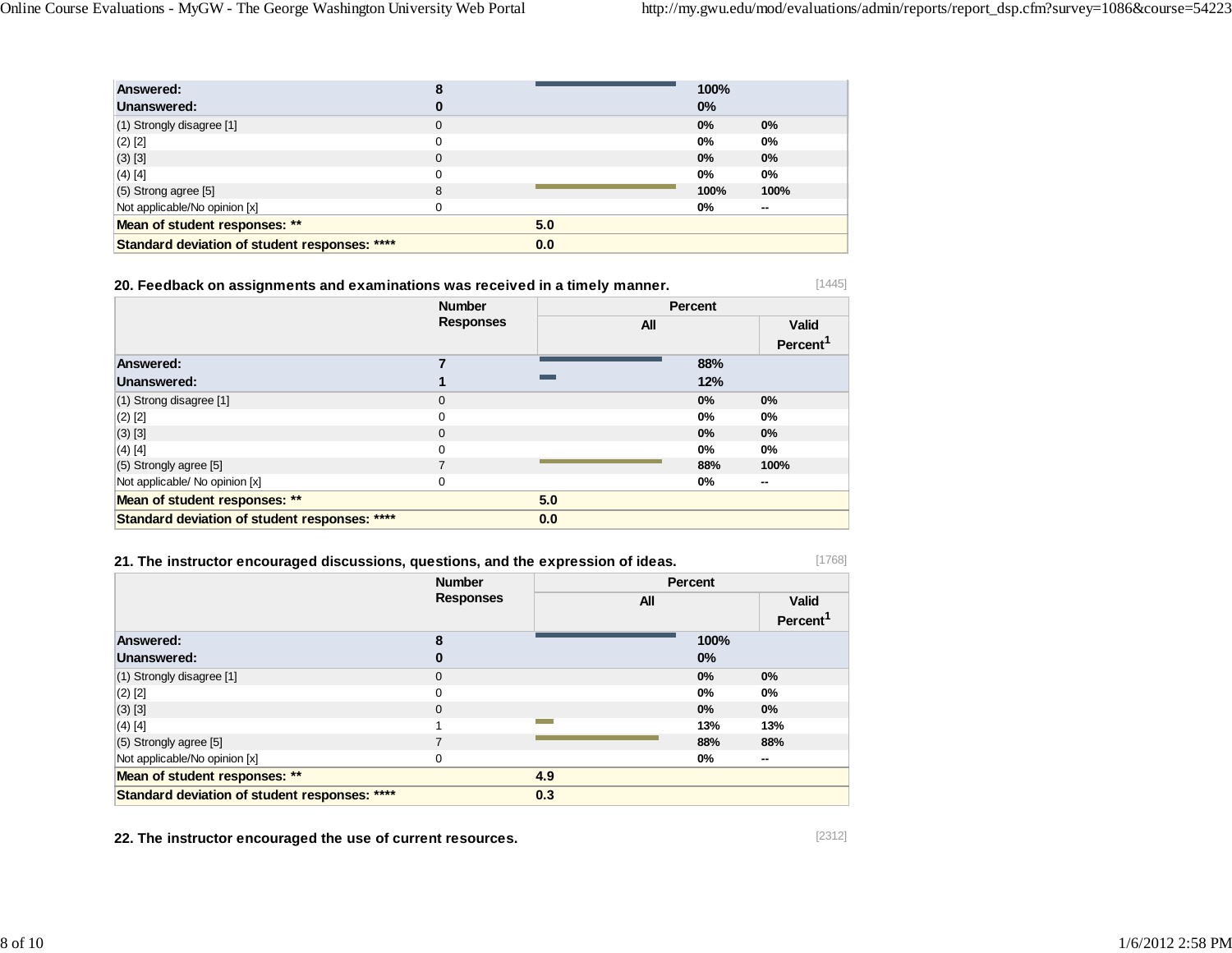[2313]

|                                               | <b>Number</b><br><b>Responses</b> |     | Percent |                      |  |
|-----------------------------------------------|-----------------------------------|-----|---------|----------------------|--|
|                                               |                                   | All |         | Valid                |  |
|                                               |                                   |     |         | Percent <sup>1</sup> |  |
| Answered:                                     | 8                                 |     | 100%    |                      |  |
| Unanswered:                                   | 0                                 |     | $0\%$   |                      |  |
| (1) Strongly disagree [1]                     | 0                                 |     | 0%      | 0%                   |  |
| $(2)$ [2]                                     | 0                                 |     | $0\%$   | $0\%$                |  |
| $(3)$ [3]                                     | 0                                 |     | 0%      | 0%                   |  |
| $(4)$ [4]                                     | 0                                 |     | $0\%$   | $0\%$                |  |
| (5) Strongly agree [5]                        | 8                                 |     | 100%    | 100%                 |  |
| Not applicable/No opinion                     | 0                                 |     | $0\%$   | $\sim$               |  |
| Mean of student responses: **                 |                                   | 5.0 |         |                      |  |
| Standard deviation of student responses: **** |                                   | 0.0 |         |                      |  |

#### **23. The instructor used effective instructional strategies.**

|                                               | <b>Number</b>    |            | <b>Percent</b> |                      |
|-----------------------------------------------|------------------|------------|----------------|----------------------|
|                                               | <b>Responses</b> | <b>All</b> |                | <b>Valid</b>         |
| Answered:                                     |                  |            | 88%            | Percent <sup>1</sup> |
|                                               |                  |            |                |                      |
| Unanswered:                                   |                  |            | 12%            |                      |
| (1) Strongly disagree [1]                     | $\mathbf{0}$     |            | 0%             | 0%                   |
| $(2)$ [2]                                     | 0                |            | 0%             | $0\%$                |
| $(3)$ [3]                                     | $\mathbf{0}$     |            | 0%             | 0%                   |
| $(4)$ [4]                                     | 0                |            | 0%             | 0%                   |
| $(5)$ Strongly agree [5]                      | 7                |            | 88%            | 100%                 |
| Not applicable/No opinion                     | $\mathbf 0$      |            | 0%             | $\sim$               |
| Mean of student responses: **                 |                  | 5.0        |                |                      |
| Standard deviation of student responses: **** |                  | 0.0        |                |                      |

[2314] **24. Please describe the most positive aspect(s) of this course. What should stay the same? (If multiple instructors are responsible for implementing this course, identify the instructor by name when applicable).**

**Student 7:** This was one of the most educational adult courses I have taken. Kim was a great instructor and she really made the virtual learning approach work (probably better than a face-to-face course format could have). I wish I could take this course every semester to develop and write grants!

**Student 4:** Given the extensive content of the course: continue identifying the required readings from the optional/additional. The instructor is too excellent. GWU is lucky to have such a talented and passionate, and really smart (brainy) instructor. The instructor is a perfect 10/10 in all aspects. PERFECT.

**Student 3:** The most positive aspects of this course were the encouraged and immediate feedback provided by Dr. Acquaviva.

**Student 8:** Professor used the DE learning method well. She engaged the class and facilitate learning on the discussion board in a way that I had not expected on the discussion board. Well done!

**Student 2:** I would not change anything.

**Student 1:** Loved working on a "live" project.

[2315] **25. Which aspect(s) of the course need(s) the greatest improvement and what recommendations**